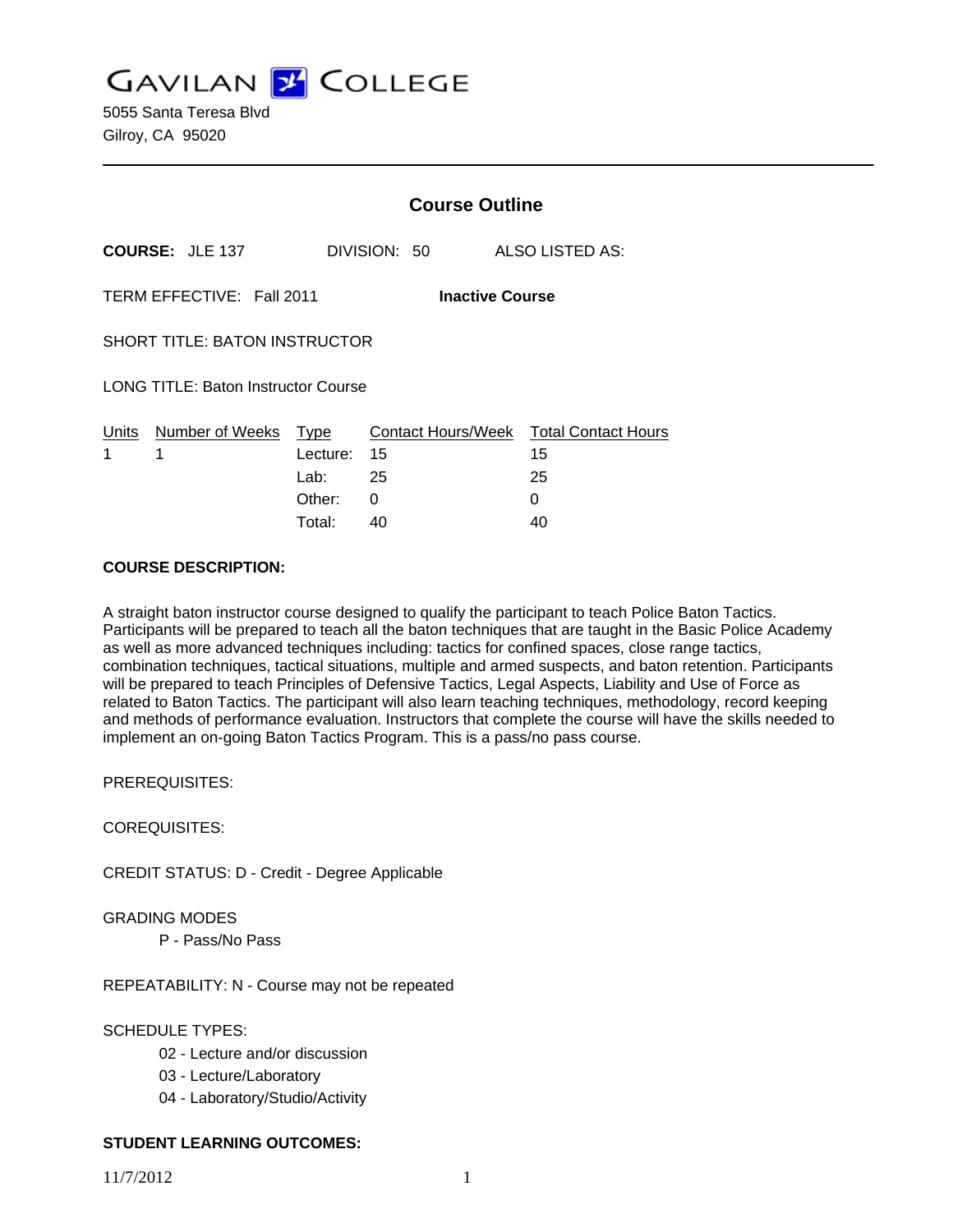1. Course designed to educate and train individuals to become instructors to teach others.

### **CONTENT, STUDENT PERFORMANCE OBJECTIVES, OUT-OF-CLASS ASSIGNMENTS**

Inactive Course: 09/26/2011

DAY 1 1 Lecture - introduction, safety procedures,

physical fitness: warm-up, stretching and

physical conditioning

1 Lecture - Principles of defensive tactics

- 1 Lecture Legal aspects, use of force, liability
- 1 Lecture Baton tactics

1 Lecture - Stance, approaching the suspect,

positioning, movement and body dynamics

1 Physical Training - warm-up, stance, grips, positions, drawing baton, footwork, and movement

1 Physical Training - 2 count modified technique, two hand thrust, over hand thrust, three count from the ring technique

1 Physical Training - Thrust through the forehand,

chopping strike, five count thrust technique

DAY 2 1 Physical Training - Warm-up, review: stance,

grips, positions, drawing the baton, footwork, and movements

1 Physical Training - Review: two count modified, three count from the ring, and five count

thrust techniques

1 Physical Training - two handed low defense technique: blocking punch kick and over head attack with thrust counter

1 Physical Training - upper cradle technique: swinging and jabbing strikes, defense against a punch, kick and over head attack with strike and thrust counter

1 Physical Training - warm-up, lower cradle technique: thrust and swinging strike, defense against a punch, kick and overhead attack with strike and thrust counter

1 Physical Training - baton retention techniques: against one hand grasp to tip, two hand grasp to tip, and two hand grasp to opposite ends of the baton

1 Physical Training - Review of all baton techniques

1 Physical Training - work on heavy bag

DAY 3 1 Lecture - Instructional techniques, developing lesson plans

1 Lecture - Methodology of presenting techniques, record keeping and qualifications by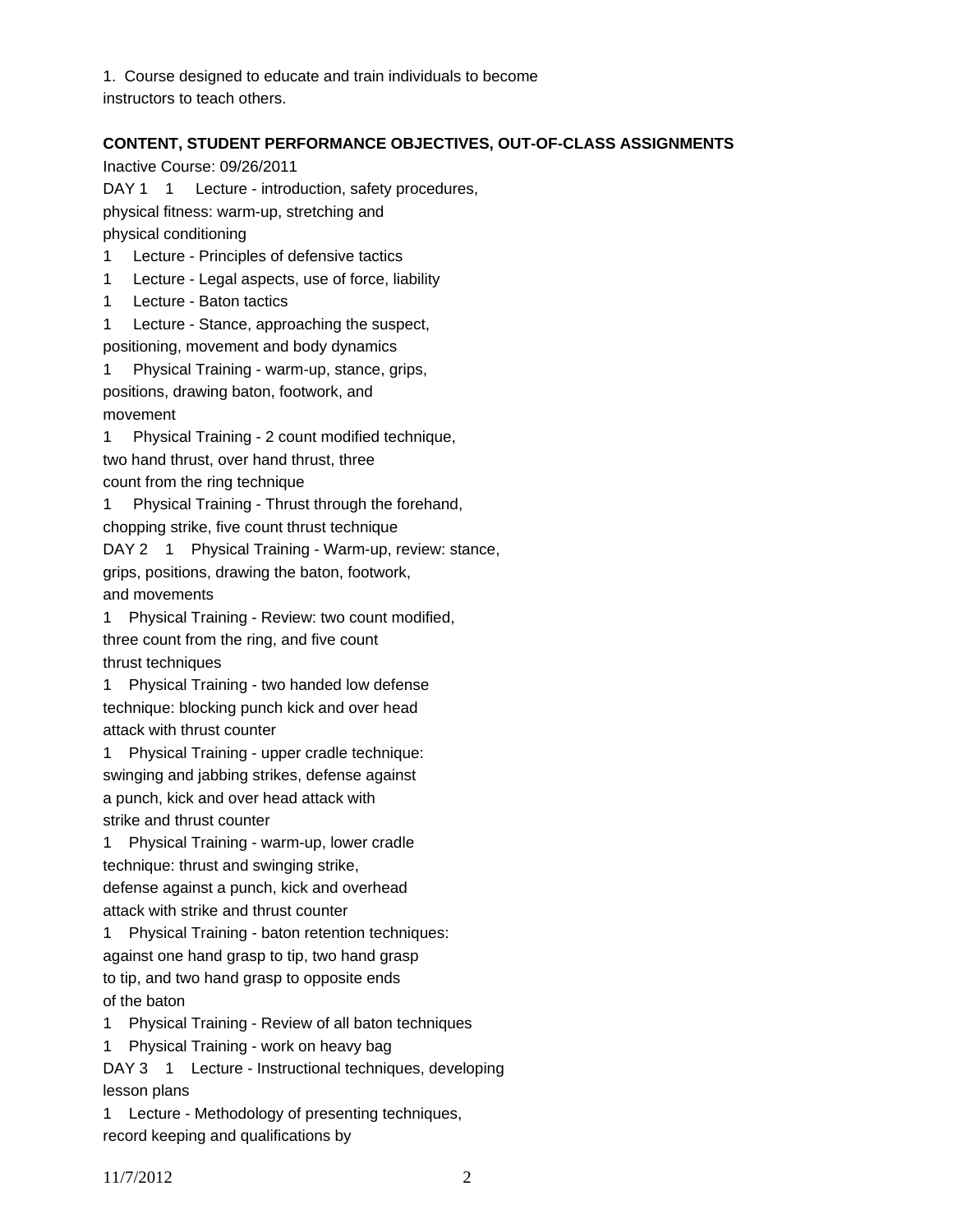instructors

1 Physical Training - Review baton techniques: two count modified, three count from the ring, five count thrust, two handed low defense, upper cradle and lower cradle

1 Physical Training - Review: baton retention techniques, techniques from the ring: draw and thrust, draw and strike, block and one hand strike from ring with thrust follow-up 1 Physical Training - Warm-up, close range tactics and confined spaces: upper cradle; block a punch and strike to elbow. Lower cradle; thrust with butt, block a punch and single handed strike, block and two handed thrust

1 Physical Training - Striking zones 1, 2, 3 and 4. Distract and strike. Back hand strike

1 Physical Training - Multiple suspects. Suspects approaching from the front, sides and rear

1 Physical Training - Review: techniques from the ring, close range and confined space tactics, striking zones 1, 2, 3, 4, multiple suspects, and suspects approaching from sides and the rear. Assign teaching blocks.

DAY 4 1 Student Presentations

1 - Lecture: Baton tactics

2 - Lecture: Principles of defensive tactics

1 Student Presentations

3 - Warm-up, stance, grips, positions, movements

4 - two count modified, three count from the ring, five count thrust technique

1 Student Presentations

5 - two handed low defense technique, two handed block and thrust from lower cradle 6 - upper cradle techniques: jab, swinging strike, defense against punch, kick and overhead attack, draw from the ring and strike

1 Student Presentations

7 - lower cradle techniques: thrust, swinging strike, defense against punch, kick and overhead attack, draw from the ring and thrust

8 - Baton retention techniques: one hand grasp to tip, two had grasp to tip, two hands to opposite ends

1 Student Presentations

9 - Close range tactics and confined spaces: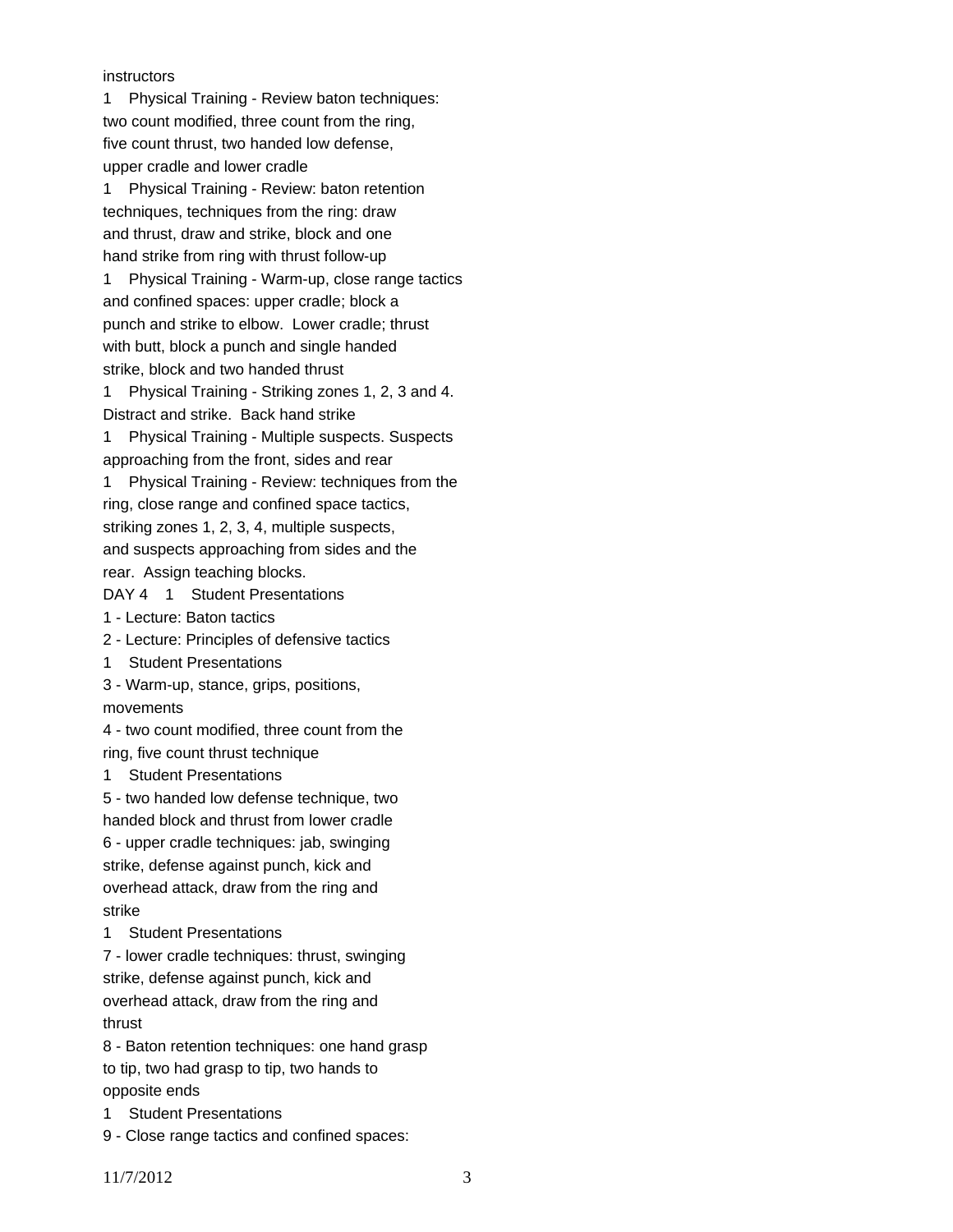upper cradle; block a punch and strike. Lower cradle; thrust with butt, block a

punch and single hand strike, block and two handed strike, block and one hand

strike from the ring and thrust

10 - Striking zones 1-2-3-4

- 1 Student Presentations
- 11 Multiple susects
- 12 Heavy bag work

1 Overview of student presentations

Overview and review for written test

1 Physical training

Free form exercise and kata

DAY 5 4 Written test and physical performance evaluations

1 Physical training

warm-up, free form and kata practice

1 Physical training

air shield and heavy bag

1 Performance evaluation practice by students

Review of baton techniques with evaluation

practice by students

1 Course summary

COURSE OBJECTIVES:

# INSTRUCTIONAL TECHNIQUES

1. The student will develop the skill and knowledge to teach baton techniques on an agency level and to develop and implement an on-going baton tactics training program within the agency.

2. The student will understand proper teaching techniques and methodology.

3. The student will be able to develop lesson plans, course outlines, inter-departmental qualifications, evaluation procedures and record system for the agency's baton tactics training program.

4. The student will be able to identify and employ proper safety procedures for baton tactics training sessions. LEGAL ASPECTS AND USE OF FORCE

5. The student will understand and be able to teach laws,

legal aspects, liabilities and obligations pertaining to use of force and baton tactics.

# PRINCIPLES OF DEFENSIVE TACTICS

6. The student will be able to identify and teach basic principles and premises of defensive tactics. BATON TECHNIQUES

7. The student will learn and demonstrate the ability to teach the effective use of baton tactics.

8. The student will demonstrate the ability to determine and teach in which situations the use of the police baton would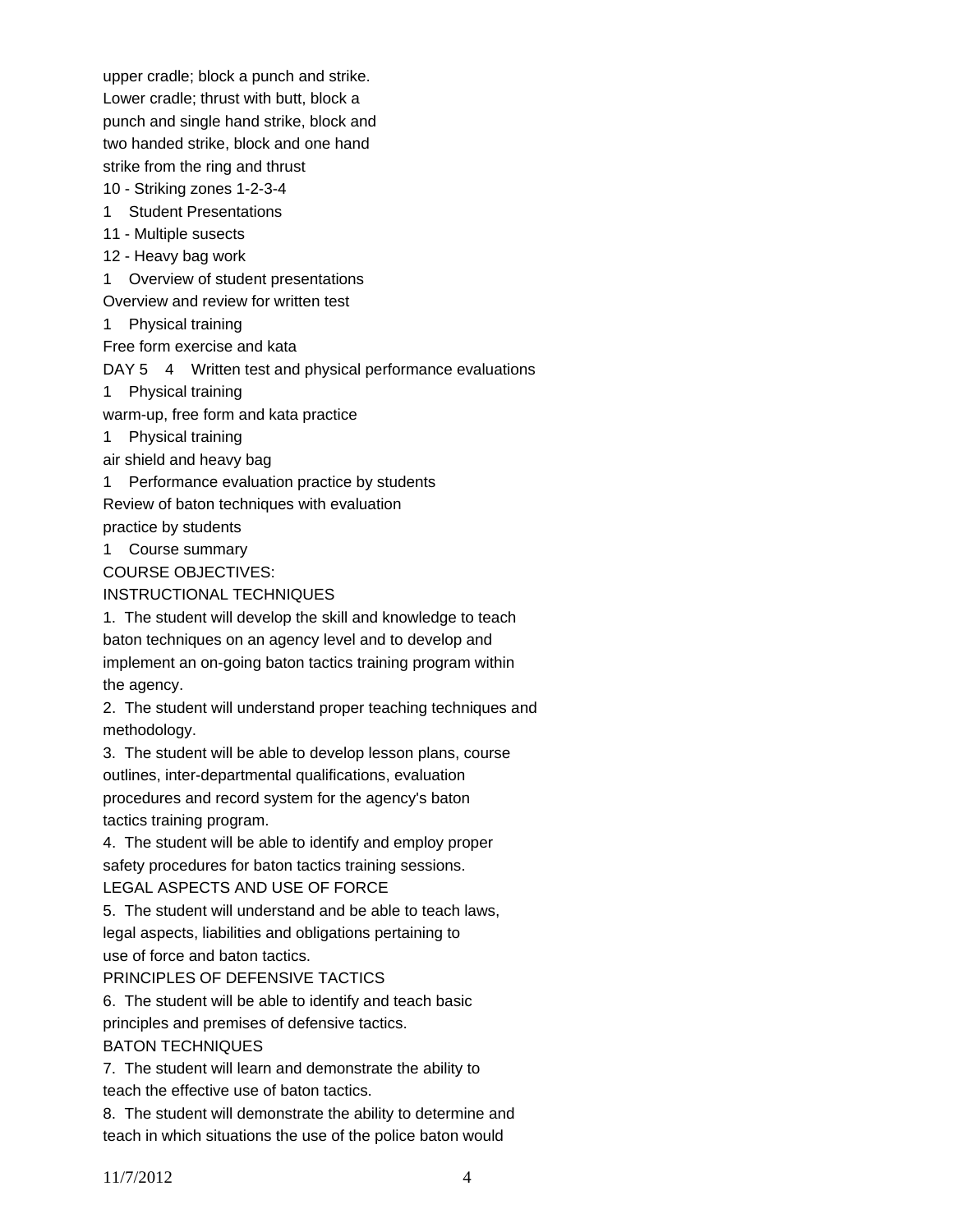be appropriate and/or justified.

9. The student will identify the vital body points and bone edges that constitute police baton 'target' areas. The student will identify those body points that are susceptible to lethal baton blows.

10. The student will identify those batons most commonly used by law enforcement and the limitations imposed upon their use.

11. Given a teaching assignment, the student will properly demonstrate the ability to execute and teach the following baton techniques:

a. foot movements which allow him/her to enter/avoid the suspect's position

- b. two count modified technique
- c. three count from the ring
- d. two handed low defense technique
- e. five count thrust technique
- f. upper cradle technique
- g. lower cradle technique
- h. striking hand techniques
- i. close range techniques
- j. techniques and movements for multiple suspects
- k. baton retention techniques

### BATON DEMONSTRATION

12. The student will understand and be able to teach the proper use of the baton.

13. The student will demonstrate the proper use of the baton.

14. The student will demonstrate acceptable baton techniques to be used in subduing an aggressive suspect, using proper

footwork, and coordination, without losing body balance.

15. The student will demonstrate those baton techniques used to escape a suspect's aggressive grab of the officer and/or baton.

16. In a simulated situation, the student will effectively demonstrate acceptable baton techniques and footwork to be used when subduing multiple aggressive suspects without losing body balance.

# METHODS OF INSTRUCTION:

- 1) Written test
- 2) Physical Performace Evaluation

3) Evaluation of Student Instructional Presentations

# **REPRESENTATIVE TEXTBOOKS:**

**Handouts** 

# **ARTICULATION and CERTIFICATE INFORMATION**  Associate Degree: